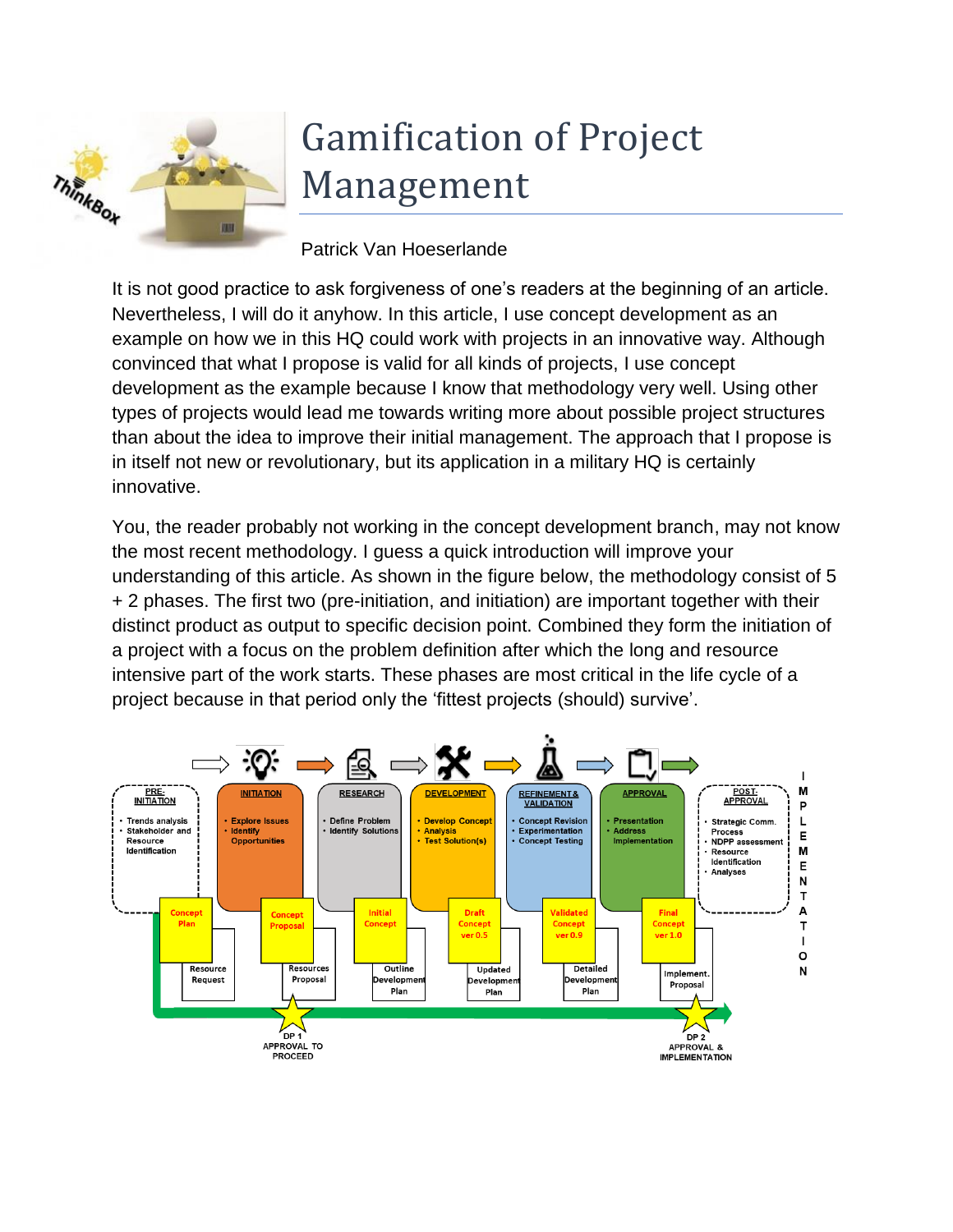According to Darwin, a life form equipped to thrive in a certain environment needs for a broad pool of possible candidates to be selected from. Unfortunately, in most project environments there is a lack of such a diversified pool. The generation of ideas runs very low and the ideas that are selected out of sparsity are pushed to towards 'success' even if that means getting them through on life support. Luckily, for us, humans, that is not how nature works, but we, as members of an organization, hope that this faulty method will lead to great applications. Does that not sound strange?

If we want to collect a good and big enough pool to fish in, we urgently need another, better approach. There are different methods to generate ideas and most of them have their value, but for an idea to survive the first days, it needs a caretaker: an owner who is ready to fight for its survival. However, caretakers need motivation, incentives. It is not easy to come forward and defend an idea, so a stimulus is needed. Not convinced? When was the last time you proposed a new idea? Right.

Another flaw in our system is the lack of initial resourcing. I do not necessarily mean money, but resources like a project lead – may be different from the caretaker -, a highlevel sponsor and some SMEs who can help maturing the idea. Looking for these kind of resources for a fledgling idea is hard because, well, it is not fully developed yet. However, lacking those resources means that even bright ideas will not reach their potential. They will die before they even had a chance. We may like Darwin, but no species survive a hostile environment.

The last critical part before an idea leaves its nest is its selection as an official project. This go/go-no moment is in our current system a decision of a high-level board. Nothing wrong with that as our generals are authorized to use resources in the execution of our mission. Unfortunately, they have to decide on arguments forwarded by a limited number of people. Lacking the initial resources, only ideas that are semi-officially supported in the beginning make a chance to reach the board. Many ideas do not make it out of lack of an initial impetus. People coming up with ideas select these out because the water is just too deep to put them in the pool. Another effect is that ideas, even very bad ones, from persons with access to resources can easily make it to a positive decision. Not only are those 'blue blooded' ideas nurtured, they are also powerfully and with authority defended before the board. Natural selection gives in to genetic manipulation.

Is there really a system that could tackle all those issues in one stroke? I believe there is. We could harvest our collective wisdom to solve the abovementioned issues. I am not a specialist in designing games, although I have experience with successfully creating one, but I am sure some in our HQ could use my suggestions to make one.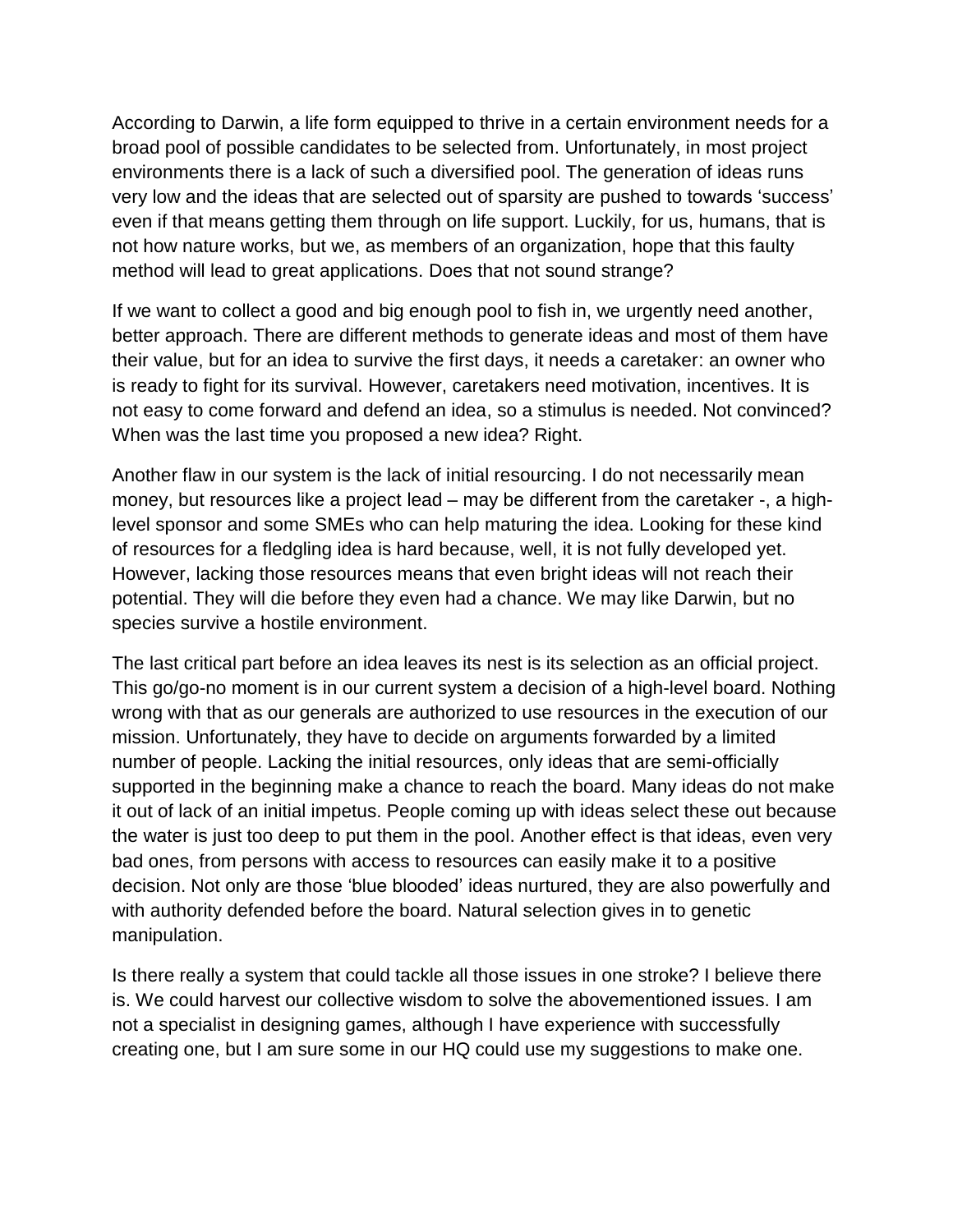Here it is: under the motto 'the market knows best', we should create a HQ-wide game based on a stock market for our projects.

Of course, we would not play with real money but print a kind of SACT-chips. The more chips one owns, the better he or she is at the game of selecting the right projects. Certain amounts of chips could give access to specific rewards, recognition by our leadership … We could have a champion of the month, of the year, of all time. It could be fun.

Additionally, by having an internal discussion forum, a blog with project information, a stock exchange … we would stimulate discussion of ideas and projects. Interdepartmental work would increase and people would start caring about current and future projects.

## **How could such a game work?**

First, every, and I mean every, member should get a fixed number of chips to start with. This is the only time that chips are given away for free; from then on, they have to be earned.

There are different ways to earn chips. The first one is to introduce a project proposal or idea. This introduction to the stock market must be accompanied with a minimum of information about the idea (5Ws), the team necessary to develop further (lead, sponsor and number of SMEs) and the deadline to get the project approved by the board (in case of a concept that is the Campaign Steering Board). Based on this information the 10 'richest' traders in the HQ independently decide on the initial stock value of the idea (these traders get chips for their effort). Only if an idea does not pass a (low) threshold, it is stopped and the owner is not paid.

Within a week, an idea should find its way to the market. From then on, people can express their desire to buy or to sell shares in the project. Once every week, the market closes and shares exchanged. We will need a software tool to make this happen. At the beginning of the following week, everybody knows the value of his or her portfolio as well as the value of the shares of every project.

On a daily basis, people can earn money by filling posts in the project teams. A project with a lead, a sponsor and the requested SMEs will normally have a greater market value than one missing those resources. The owner of the project is the one deciding on 'hiring' team members. Moreover, of course, all is completely transparent to everybody in the HQ.

The big chips can be earned on two occasions, the two decision moments. The first is when the Concept Request is approved by the branch head Concept Development (or a similar position for other projects). When this document is approved, the project gets a